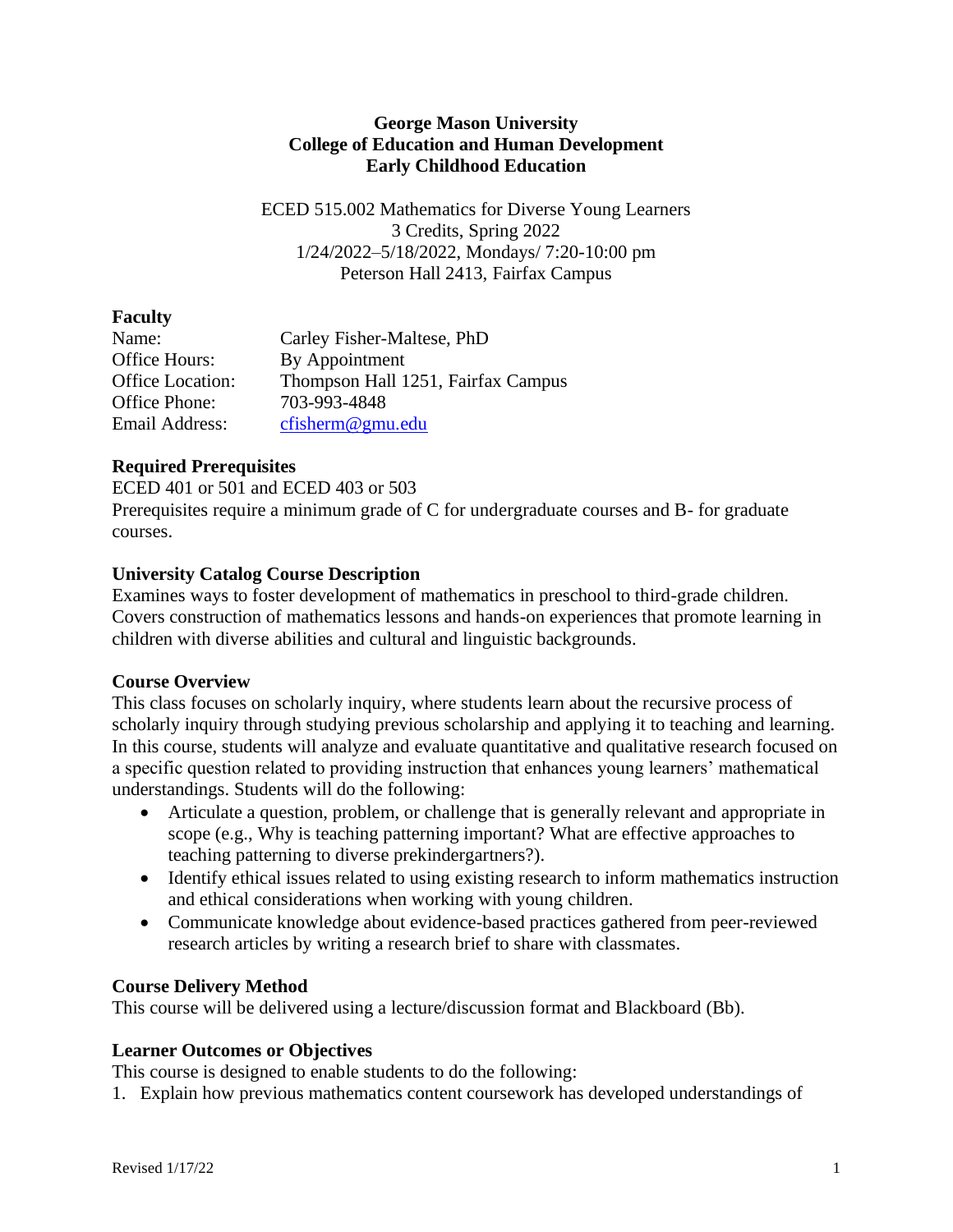mathematics content identified in *Virginia's Early Learning and Development Standards* and the *Virginia Mathematics Standards of Learning* and explain how these standards provide a sound foundation for teaching mathematics in prekindergarten through third grade.

- 2. Discuss the contributions of different cultures toward the development of mathematics and the role of mathematics in culture and society.
- 3. Describe the role of family and community knowledge, experience, and resources in planning and implementing mathematics content in the curriculum.
- 4. Explain the sequential nature and vertical progression of mathematics and the multiple representations of mathematical concepts and procedures.
- 5. Use the five processes: reasoning mathematically, solving problems, communicating mathematics effectively, making mathematical connections, and using mathematical models and representations at different levels of complexity.
- 6. Plan instruction guided by the *Virginia's Early Learning and Development Standards, the Virginia Standards of Learning for Mathematics*, and the standards identified by the National Council of Teachers of Mathematics in the following content areas: (a) number systems, their structure, basic operations, and properties; (b) elementary number theory, ratio, proportion, and percent; (c) algebra; (d) geometry; and (e) probability and statistics.
- 7. Evaluate, select, and adapt a variety of instructional materials, manipulatives, technologies, and teaching strategies to engage diverse young learners in mathematics.
- 8. Describe strategies to help young children become mathematically literate, think critically and creatively, and to see the relationships between mathematics and other content areas.
- 9. Construct mathematics experiences in an environment that promotes equity and responds to cultural, linguistic, and ability diversity.
- 10. Describe the appropriate use of calculators and technology in the teaching and learning of mathematics, including virtual manipulatives.
- 11. Develop informal assessment strategies to describe young children's understanding of mathematics concepts.
- 12. Analyze and evaluate qualitative and quantitative research literature to determine effective evidence-based practices for diverse young learners and inform instruction and use technology for learning, research, and communication.
- 13. Summarize and present research on evidence-based practices in teaching mathematics with diverse young children.
- 14. Engage in reflection, collaboration, and continuous learning to develop professionally.
- 15. Exhibit standards of professionalism, ethical standards, and personal integrity with children, families, and professionals in the field and in interactions with classmates, the instructor, the field experience coordinator, and others.
- 16. Use writing as an instructional and assessment tool to generate, gather, plan, organize, and to communicate for a variety of purposes; integrate correct written conventions (i.e., grammar, usage, mechanics, and spelling); and format using current APA style.

**Professional Standards –** Interstate Teacher Assessment and Support Consortium (InTASC) Standards, Division of Early Childhood (DEC) Professional Preparation Standards, National Association for the Education of Young Children (NAEYC) Professional Standards and Competencies, and Virginia Professional Studies Competencies

Upon completion of this course, students will have met the following professional standards: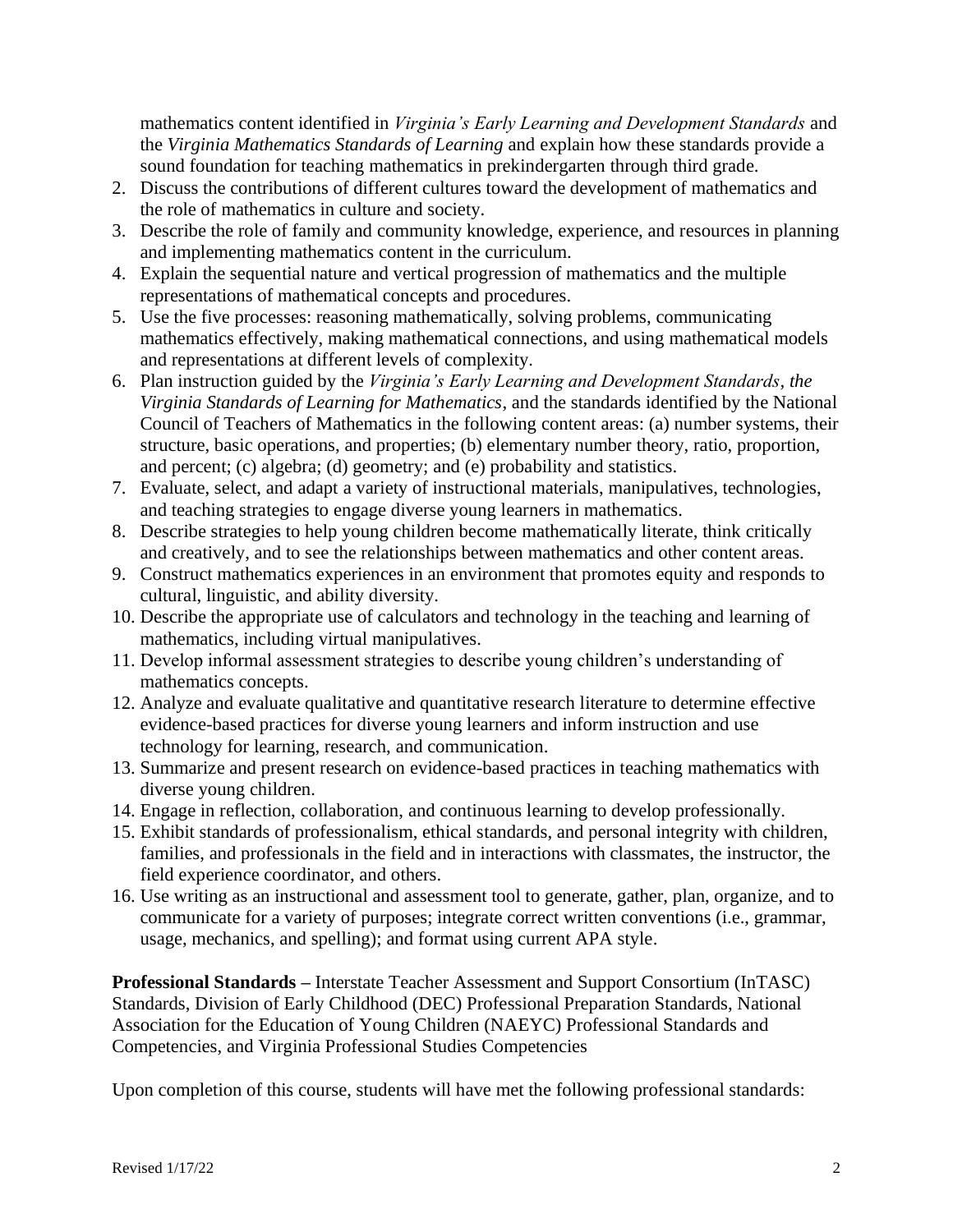# **Virginia Early/Primary Education PreK-3 Endorsement Competencies**

Methods Knowledge and Skills: Mathematics

# **Required Texts**

- American Psychological Association. (2020). *Publication manual of the American Psychological Association* (7th ed.). Author.
- Copley, J. V. (2010). *The young child and mathematics* (2nd ed.). Washington, DC: National Association for the Education of Young Children. ISBN: 9781928896685
- National Council of Teachers of Mathematics. (2000). *Principles and standards for school mathematics*. Author.<http://www.nctm.org/standards/content.aspx?id=16909>
- National Council of Teachers of Mathematics. (2006). *Curriculum focal points for prekindergarten through grade 8 mathematics*. Author. <http://www.nctm.org/standards/content.aspx?id=270>
- Van de Walle, J., Lovin, L. A., Karp, K., & Bay-Williams, J. (2018). *Teaching student-centered mathematics: Developmentally appropriate instruction for grades pre-k-2 (2nd ed.).* Pearson.
- Virginia Department of Education. (2016). Mathematics standards of learning. [https://www.doe.virginia.gov/testing/sol/standards\\_docs/mathematics/index.shtml](https://www.doe.virginia.gov/testing/sol/standards_docs/mathematics/index.shtml)
- Virginia Department of Education. (2016). Mathematics curriculum framework. [https://www.doe.virginia.gov/testing/sol/standards\\_docs/mathematics/](https://www.doe.virginia.gov/testing/sol/standards_docs/mathematics/)
- Access Blackboard for required and optional class readings.

# **Course Performance Evaluation**

Students are expected to submit all assignments on time in the manner outlined by the instructor (e.g., Blackboard, VIA, hard copy).

| <b>Assignments</b>                                      | <b>Due Dates</b> | <b>Points</b> |
|---------------------------------------------------------|------------------|---------------|
| <b>Attendance and Participation</b>                     | Ongoing          | 25            |
| Self-Evaluation                                         | May 11           |               |
| Personal Journal                                        |                  | 10            |
| Part 1<br>$\bullet$                                     | January 31       | 5             |
| Part 2                                                  | May 2            | 5             |
| <b>Mathematics Activity Share</b>                       | Variable         | 15            |
| Teaching Math Through Picture Books Poster and          | February 21      | 10            |
| Presentation                                            |                  |               |
| An Inquiry Into Evidence-Based Practices                | March 7          | 15            |
| <b>Research Brief</b>                                   |                  | 10            |
| <b>Research Presentation</b>                            |                  | 5             |
| Virtual Mathematics Lesson Implementation and           |                  |               |
| Reflection                                              |                  | 25            |
| Part 1: Planning the Lesson<br>$\bullet$                | March 28         | 10            |
| Part 2: Collecting Data                                 | March 28         | 5             |
| Part 3: Reflecting on the Lesson & Link to<br>$\bullet$ |                  | 10            |
| Video Recorded Lesson                                   | April 25         |               |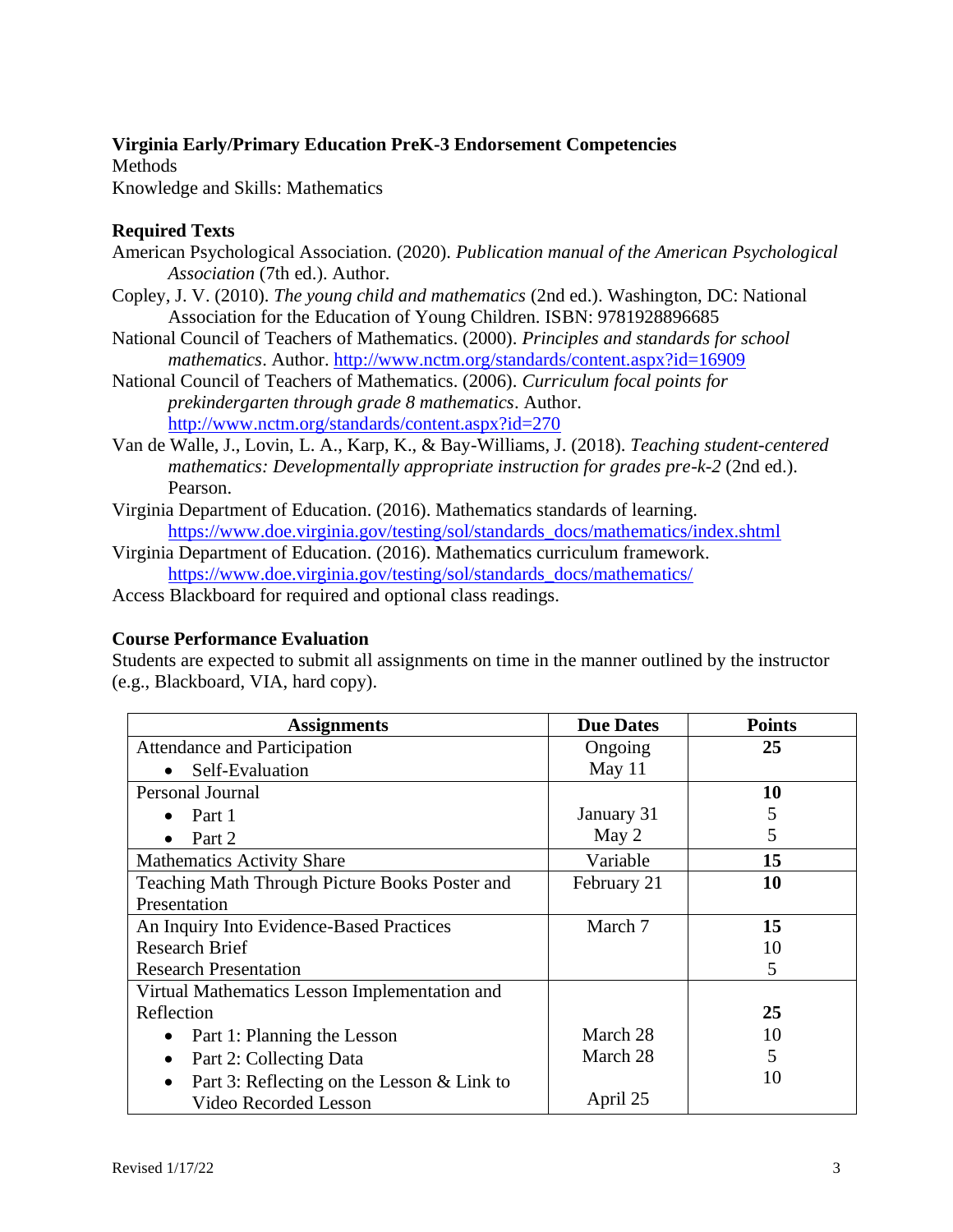| <b>Assignments</b>       | <b>Due Dates</b> | oints! |
|--------------------------|------------------|--------|
| <b>TOTA</b><br><b>AL</b> |                  | 100    |

#### • **Assignments and/or Examinations**

#### **Personal Journal (Part 1=5 points; Part 2=5 points)**

- **Part 1**: To initiate class experiences, students will write a critical reflection on their personal experiences as a learner of math (2 pages). They will use the following prompts to help guide their reflection process.
	- o Begin with your earliest memories (give examples) and reflect until the present as an undergraduate student in a teacher preparation program.
	- o Reflect on your experiences in school, out of school, in the context of your family, etc.
	- $\circ$  What thoughts do you tell yourself about math (e.g., ANTs = automatic negative thoughts/assumptions/not truths)?
	- o How do you see yourself as a math learner?
	- o Why do you think you feel that way?
	- o How do you think these experiences will shape you as a teacher of math? In other words, what positive impacts or challenges on your teaching practice do you foresee from your prior experiences or self-conception?
- **Part 2**: In conclusion of the course, students will revisit their initial thoughts in their first journal entry and reflect on how their thoughts and/or self-conception have changed, if at all (2 pages). They will use the following prompts to help guide their reflection process.
	- o What thoughts do you tell yourself about math (e.g., ANTs)? Have your thoughts changed? Your self-conception related to math?
		- If you did in the first place, do you still have  $ANTs$ ?
		- What do you do if you have an ANT?
		- $\blacksquare$ How does this change, if at all, how you will work with your future students?
	- $\circ$  How did learning about cognitive behavioral therapy (CBT) and transactional analysis (TA) impact your feelings about the course and math? Was it helpful?
	- o Do you view yourself as a math learner differently than you did before?
	- o What have you learned in the course?
	- o Is there a concept you learned in the course that really stuck out for you? (Include references to course readings, as necessary.)
	- o Is there a particular reading, handout, or material from class that you found particularly helpful or eye-opening? (Include references to course readings, as necessary.)
	- o Articulate the kind of early childhood mathematics teacher you plan to be. Will something you learned in the course be included in your guiding principles?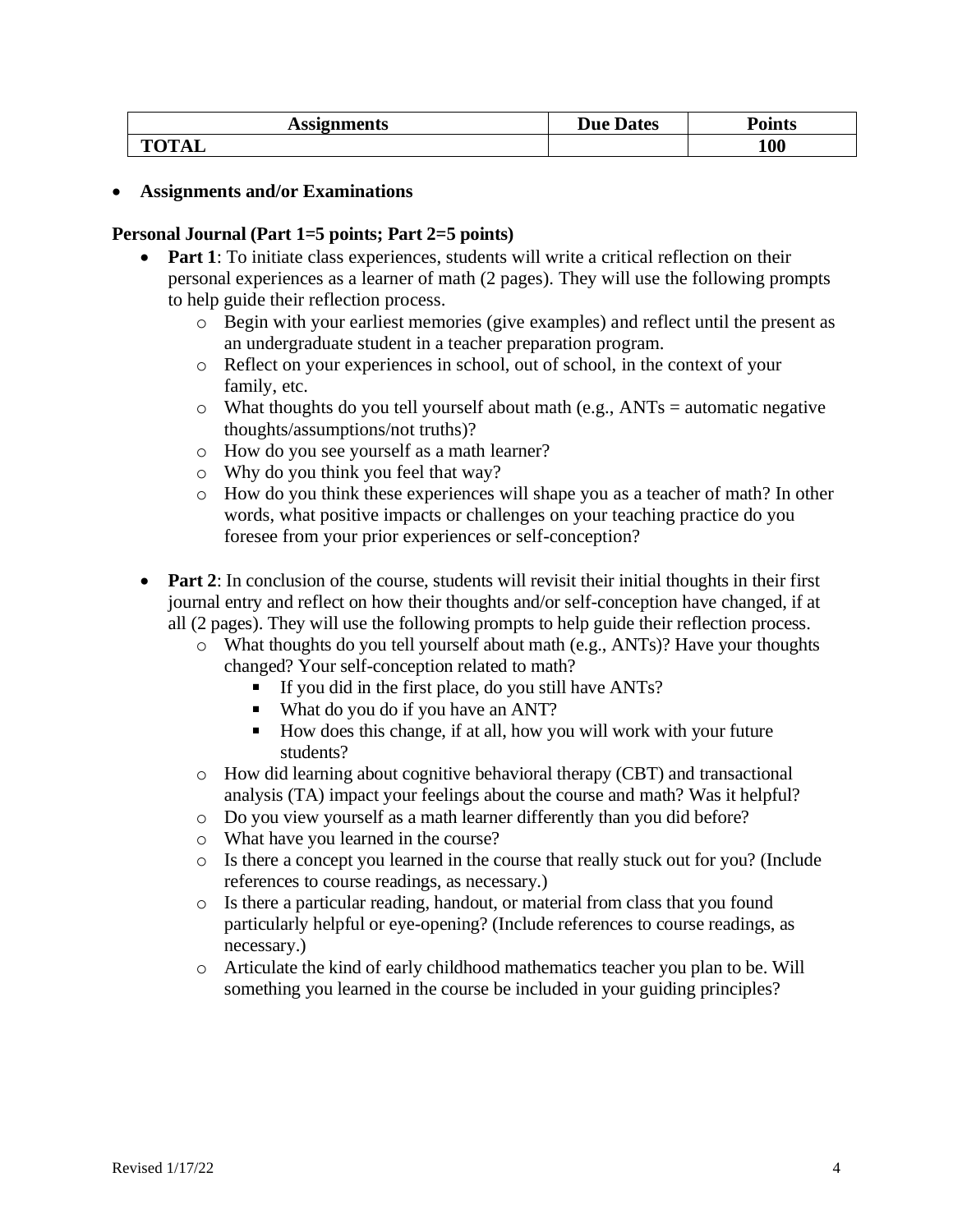#### **Mathematics Activity Share (15 points)**

Students will choose a mathematics content area from one of the following: (a) number systems, their structure, basic operations, and properties; (b) elementary number theory, ratio, proportion, and percent; (c) algebra; (d) geometry; and (e) probability and statistics during the first class session in which to present an activity. Three students will sign up per content area: one person will focus on PreK, one on K-Grade 1, and one on Grades 2-3. Check sign-up sheet to avoid duplication of activities. Individual students will prepare a lesson plan using the template provided for the activity they will present. Math activity share should be 15-minutes in duration.

Before the mathematics activity share, students will post all share materials (lesson plan, resources) on Blackboard under Discussion Board. Students should prepare seven PPT slides to organize and guide the presentation; Slide 1 – Introduction/Overview of Topic, Slide 2 – Standards, Slide 3 – Instructions for Activity/List of Materials, Slide 4 – Classroom Management Recommendations, Differentiation Strategies for a Range of Learners, Slide 5 – Direct Instruction of Math Concept, Slide 6 – Takeaways from Practitioner Journal Article, Slide 7 – Additional Resources (picture books, websites, manipulatives, games, etc.). Further explanation of Activity Share criteria is as follows:

- An overview of the topic to include the key ideas or content and the importance of the topic to children's mathematics learning
- An overview of relevant state and national content standards at the appropriate grade level(s), noting consistencies (or inconsistencies, if the case may be)
- A description of classroom and behavior management strategies that would increase the effectiveness of the implementation of the activity
- Materials appropriate to the activity (use own or borrow from the instructor; attempt to use items that can be found easily around the home; materials should be visually attractive and engaging for young learners)
- Modeling of the math concept (model yourself, do not use a video to do the teaching for you); It should be evident that the student has read the course material on the mathematics topic
- Modeling how to engage in the activity chosen for math concept. Math activity should be in-line with the type of math teaching practices we are learning about in the course (e.g., hands-on with materials, not a worksheet)
- Modeling of the math concept and activity should be role played as if student is the teacher and classmates are young learners in the class
- Preparation for how to adapt the activity for a range of learners
- A list of at least three resources related to teaching the topic that could include children's literature, websites, manipulatives or materials, or other teacher resources (at least one must be a relevant developmentally appropriate picture book and one must be an article from a practitioner journal (e.g., NCTM's *Teaching Children Mathematics*) on the topic).

# **Teaching Math Through Pictures Books Poster and Presentation (10 points)**

To engage in the core math content areas of (a) number systems, their structure, basic operations, and properties; (b) elementary number theory, ratio, proportion, and percent; (c) algebra; (d) geometry; and (e) probability and statistics in an appropriate interdisciplinary context, students will choose a picture book focused on a math concept. They will make either a hard copy or an electronic poster that includes the following information: title, author, possible math concepts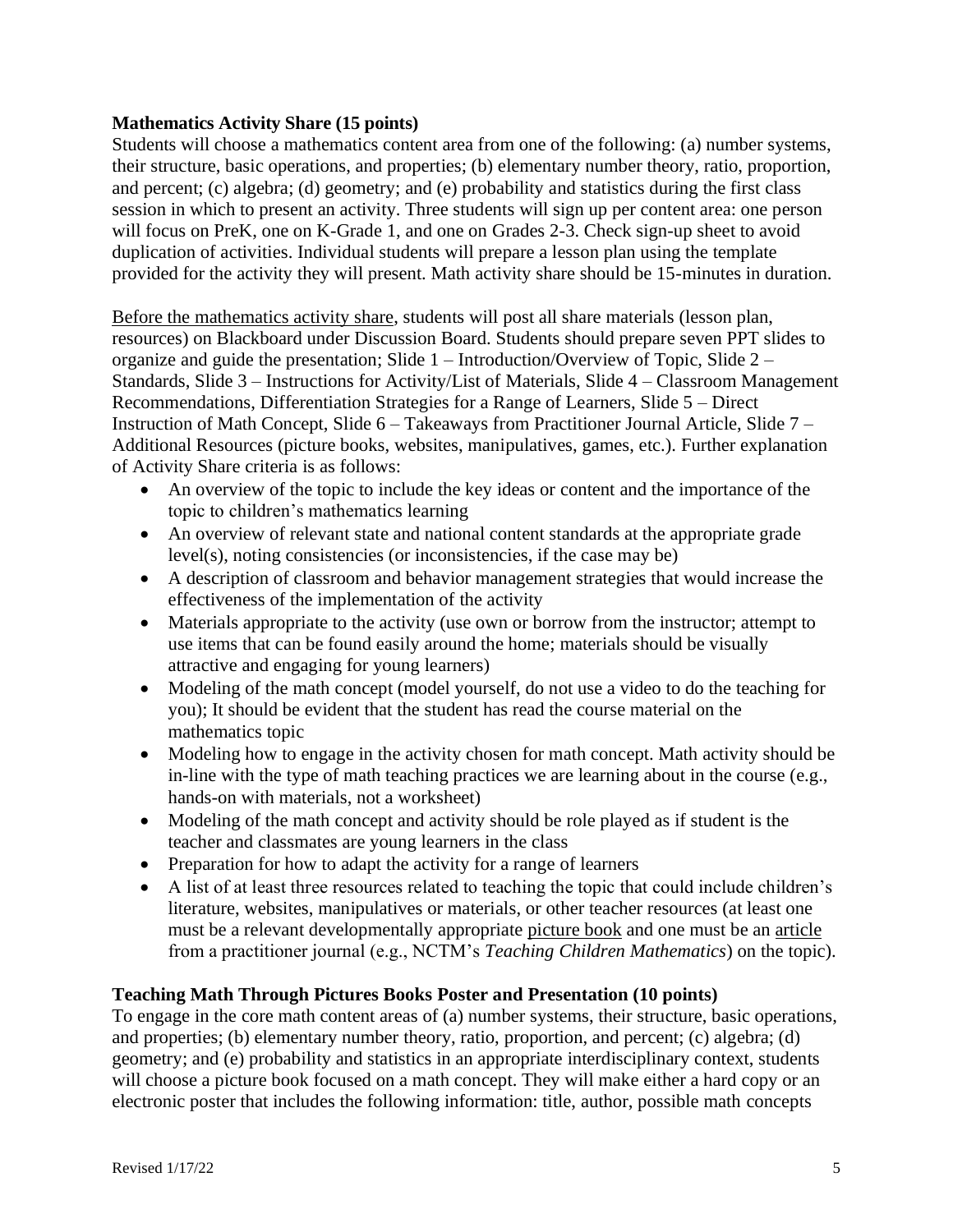explored within the text, appropriate age/grade level, relevant standards, a meaningful quote from the picture book, instructions and diagram(s) for a relevant interactive activity for children, and a rationale (no more than one double-spaced page) for decisions made, including citations of at least two course readings. Students should have materials for the activity available to show classmates during presentation. Students will present their posters to classmates during an inclass poster session. Students will upload an electronic copy of the poster to Blackboard in addition to their rationale.

#### **Research Brief: An Inquiry into Evidence-Based Practices (15 points)**

In two-person partnerships, students will identify a question of interest related to the teaching of mathematical concepts to diverse young learners. Each student will conduct a literature search to identify four research articles (eight total per pair) related to the question published in peerreviewed journals. Each student will read the articles identified in the literature search.

Student partners will prepare a two-page, single-spaced research brief, including the reference list, that presents the findings of four of the research studies read and analyzed (each student will choose two of the articles for which to write summaries). Students will follow APA style and will include the following:

- An introduction that presents the question, describes the mathematical concept that is the focus of the inquiry, and provides an overview of the research
- A paragraph summary for two research articles, including (a) a brief description of the participants, (b) a brief summary of the methods, and (c) an overview of the findings (Each student will be responsible for drafting two of the summary paragraphs. They will be responsible for reviewing and providing feedback on their partner's two summary paragraphs.)
- A conclusion that summarizes what the research says about teaching the selected mathematical concept to diverse young children
- Citations within the brief to support the evidence presented
- A bibliography, including the four articles summarized plus the additional four articles read

As part of the inquiry process, students will use the research synthesis to inform their *mathematics implementation lesson and reflection* assignment.

Partners will present their research brief in class. Students will prepare a PowerPoint presentation to share their inquiry into evidence-based practice. Students will summarize what the research says about teaching the selected mathematical concept to diverse young children. Slides will include (a) title slide, (b) introduction to line of inquiry, (c) overview of the studies (i.e., participants, methods, findings), (d) implications for practice, and (e) references.

#### **Virtual Mathematics Lesson Implementation and Reflection (25 points)**

Due to the Coronavirus pandemic, schools are understandably wary about allowing outside people, and henceforth additional germs, into schools. Since we will be unable to implement a lesson at one of our partner preschools in the area, we will convert a math lesson to a videorecorded asynchronous learning experience. There is a possibility that our partner schools will allow in-person students to experience the lessons virtually and provide feedback, but that is yet to be determined.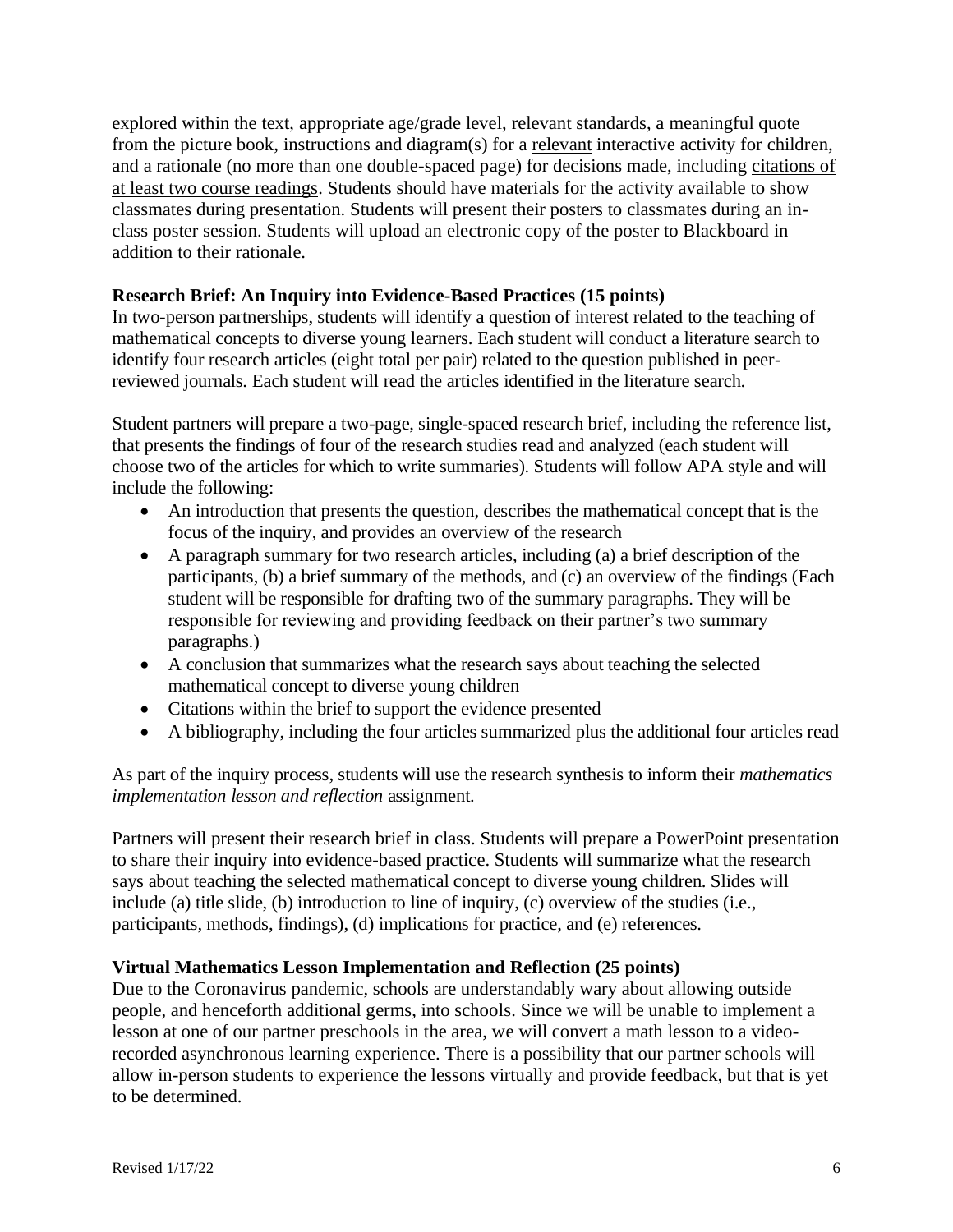In the same two-person Research Brief partnerships, students will use what they learned during their inquiry into evidence-based practices to choose a developmentally appropriate math lesson for young learners in one of the core math content areas as defined by *Virginia's Early Learning and Development Standards*, the *Virginia Math Standards of Learning*, and the *National Council of Teachers of Mathematics Standards* from either the course textbooks, Virginia Department of Education, NCTM Math Innovations, or resources shared in class. Students will evaluate the lesson in light of what the research suggests and decide what, if any, adaptations need to be made to the lesson plan.

The lesson can be for any target grade level between PreK to third grade. The recorded lesson should be between 8 to 15 minutes (not to exceed 15 minutes). *The recorded lesson should sound as though the student is speaking to children who are the age of the target audience, not a class of adult learners*. Visuals should be presented in a manner that is easy to see in the online space (screensharing PPT slides is encouraged). Background information about the lesson, learning standards, and modifications for the lesson should be included in the lesson plan. Partners will act as sounding boards, review the recorded lesson, suggest modifications, and take reflective notes that he/she will share with his/her partner. Students will submit a link to their videorecorded lesson and written reflection in three parts.

- *Planning the Lesson (10 points)*. The first part of the reflection will be due before the experience and will include how the lesson was selected; a list of relevant standards; how course readings support the selection of the lesson plan and plans to teach; what adaptations were made, if any, to the lesson plan and why; how students prepared to implement the video-recorded lesson: and what they will have the children submit to show their learning (e.g., a photo of their math layout with materials, a completed student recording sheet with words, pictures, and numbers, a video of them solving the problem or doing the math activity). Students will include tips for maintaining a safe environment for their target audience. In this part, students will be assessed on their preparation of the necessary materials for the video-recorded lesson (think about what materials children, and you, have access to at home). They will prepare a list of alternative materials. Partners will write and submit this reflection individually, but should work supportively and collaboratively. (2 to 3 double-spaced pages)
- *Collecting Data (5 points)*. The second part of the reflection will be due before the experience and will include (a) a statement about ethical considerations as they plan for data collection and (b) a plan for collecting quantitative and qualitative data, including the "assignment" or student work that the young learners will turn in for evaluation (e.g., on Google Classroom or Schoology). Partners will develop a teacher's checklist to be uses to collect data about the children's learning. Partners will write and submit this part individually, but should work supportively and collaboratively. (1 page double-spaced, plus the created teacher's checklist).
- *Reflecting on the Lesson (10 points)*. The third part of the reflection will be due with a link to the video-recorded lesson (e.g., a link can be generated from any number of platforms, including YouTube, OneDrive, Google Drive, etc.) and will include a reflection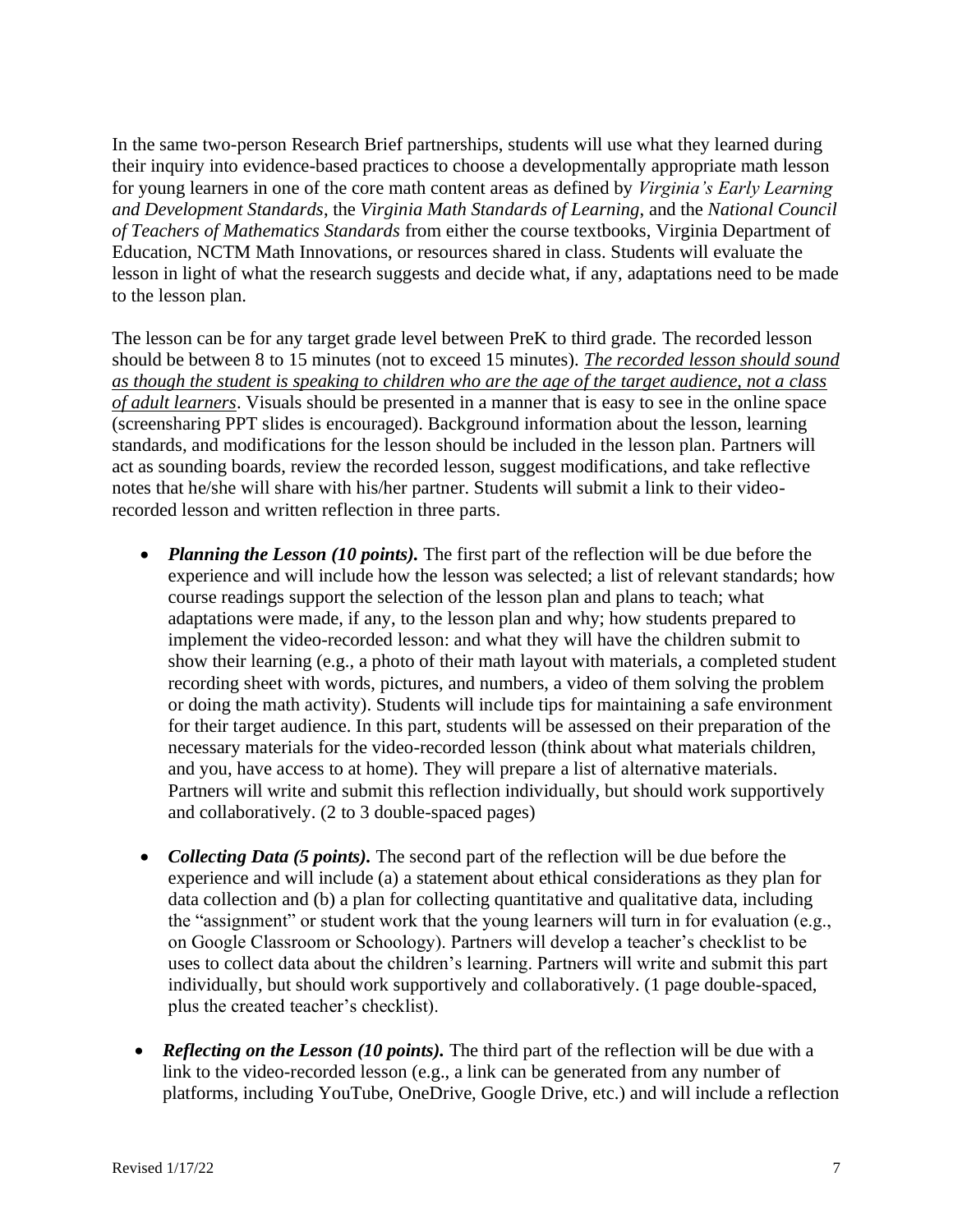on how the lesson went (what went well, what could have been done differently/better for next time), key learnings, and "aha" moments. Students will provide specific linkages to course readings examined for the inquiry, as well as articles reviewed for the Research Brief assignment, to show how evidence-based practices were used. They will conclude the reflection by providing recommendations for next steps to this math lesson for supporting children's understanding of the math concept and extending their learning. Partners will engage in reflective discussions about the implementation of the videorecorded lesson, but will submit written reflections independently. (3 double-spaced pages)

### • **Other Requirements**

### **Attendance and Participation (25 points)**

Because active participation and engagement are imperative for optimal learning, preparation for and participation in in-class and online activities will be evaluated based on the following criteria:

- Students attend class, arrive on time, and stay for the entire class period.
- Students notify the instructor by email in the case of an absence.
- Students submit a 2-3-page written reflection of the content covered (e.g., class presentation, course readings, content on Blackboard) of any missed class. Reflection is due within 1 week after an absence.
- Students use laptops and personal devices for instructional purposes only.
- Students complete readings and prepare for class activities prior to class as evidenced by their ability to discuss and write about the concepts presented and examined in the texts as well as participate fully in related activities.
- Students are actively involved in in-class and online learning experiences as evidenced by (a) participating in all activities, (b) engaging in small- and large-group discussions, (c) completing written work related to the activities, and (d) supporting the participation and learning of classmates.
- Students show evidence of critical reflective thinking through in-class and online discussions, activities, and written reflections.
- Students display professional dispositions at all times while interacting with the instructor and other students.
- Students complete participation activities across the semester that complement the scheduled course topic. Instructors will periodically collect artifacts from the activities. Students in attendance and who actively engage in the learning experience will receive credit for their efforts. Graded participation activities are not announced and are implemented at the discretion of the instructor.
- Students submit attendance and participation self-evaluation.

#### **Written Assignments**

All formal written assignments will be evaluated for content and presentation. The American Psychological Association, Seventh Edition (APA) style will be followed for all written work. All written work unless otherwise noted must be completed on a word processor and should be proofread carefully. (Use spell check!) If students are not confident of their own ability to catch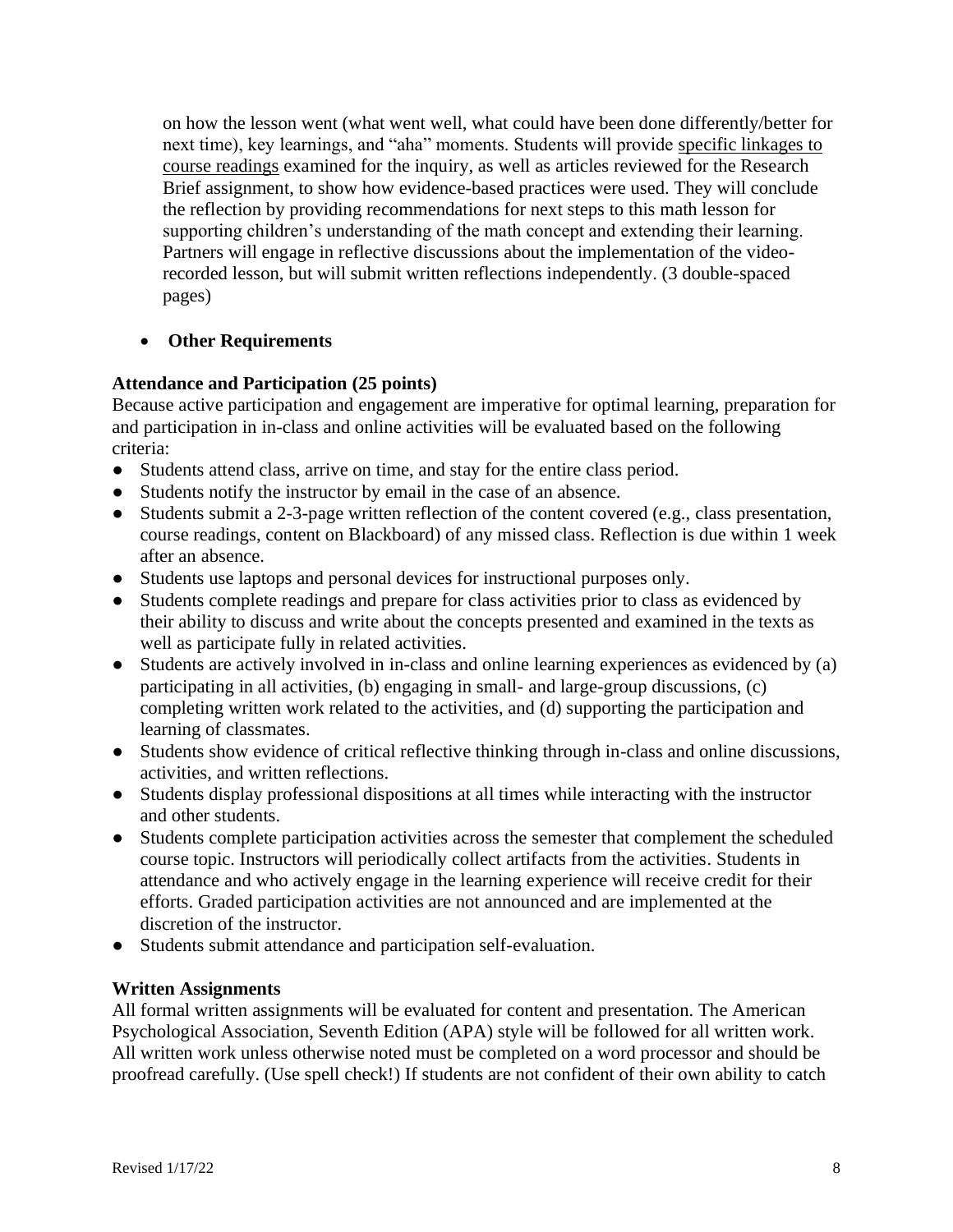errors, they should have another person proofread their work. When in doubt, they should check the APA manual. Students may consult the Writing Center for additional writing support.

Students will do the following:

- 1. Present ideas in a clear, concise, and organized manner. (Avoid wordiness and redundancy.)
- 2. Develop points coherently, definitively, and thoroughly.
- 3. Refer to appropriate authorities, studies, and examples to document where appropriate. (Avoid meaningless generalizations, unwarranted assumptions, and unsupported opinions.)
- 4. Use correct capitalization, punctuation, spelling, and grammar.
- 5. Type the paper with double spacing, indented paragraphs, 1-inch margins all around, and 12-point Times New Roman font.

# • **Grading**

 $A = 95-100$   $A = 90-94$   $B = 87-89$   $B = 80-86$   $C = 70-79$   $F = 70$ Incomplete (IN): This grade may be given to students who are passing a course but who may be unable to complete scheduled coursework for a cause beyond reasonable control.

All CEHD students are held to the university grading policies as described in the Academic Policies section of the current catalog, which can be accessed at [http://catalog.gmu.edu.](http://catalog.gmu.edu/) Those students seeking Virginia initial teaching licensure must earn a B- or better in all graduate licensure coursework.

# **Professional Dispositions**

Students are expected to exhibit professional behaviors and dispositions at all times. See [https://cehd.gmu.edu/students/policies-procedures/.](https://cehd.gmu.edu/students/policies-procedures/)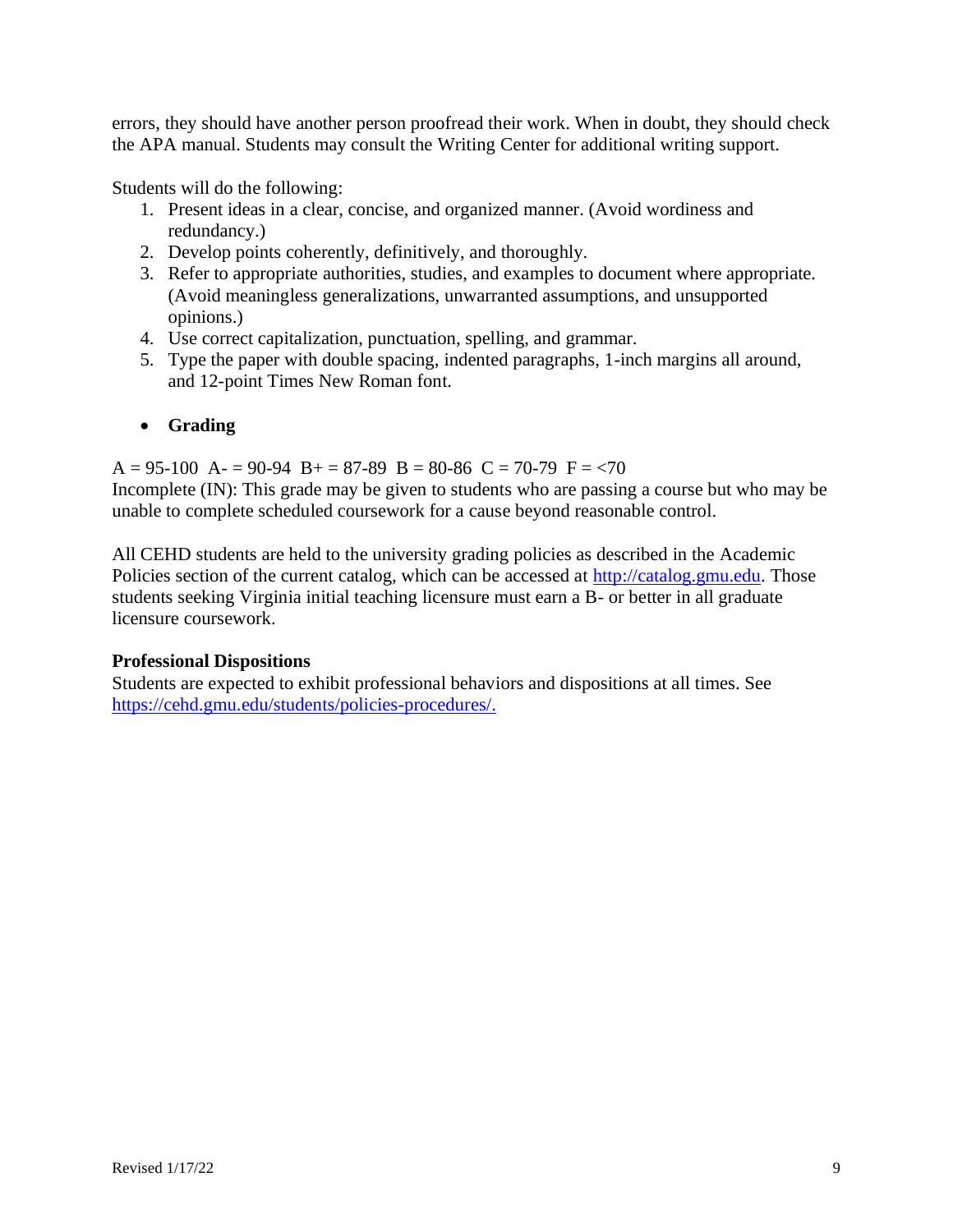# **Class Schedule**

| <b>Date</b>   | <b>Topics</b>                                 | <b>Readings &amp; Assignments</b> |
|---------------|-----------------------------------------------|-----------------------------------|
| Week 1        | <b>Cognitive Aspects of Math</b>              | Van de Walle et al., Chapter 1    |
| <b>Jan 24</b> |                                               | Copley, Chapter 1                 |
|               | Meaningful Math                               |                                   |
|               |                                               | On Blackboard:                    |
|               | Being a Reflective, Collaborative             | Finding Joy in Kindergarten       |
|               | Teacher of Mathematics Committed to           | <b>Mathematics</b>                |
|               | <b>Continuous Learning</b>                    |                                   |
|               | Introducing the Core Math Content             |                                   |
|               | Areas                                         |                                   |
|               | Number systems, their structure,              |                                   |
|               | basic operations, and properties              |                                   |
|               | Elementary number theory, ratio,<br>$\bullet$ |                                   |
|               | proportion, and percent                       |                                   |
|               | Algebra<br>$\bullet$                          |                                   |
|               | Geometry                                      |                                   |
|               | Probability and statistics                    |                                   |
| Week 2        | <b>Relevant Learning Theories/Theorists</b>   | Van de Walle et al., Chapter 2    |
| <b>Jan 31</b> |                                               |                                   |
|               | <b>Constructivist Environments to Support</b> | On Blackboard:                    |
|               | <b>Mathematics Learning</b>                   | Why Do Americans Stink at         |
|               | Reflecting on Past and Current                | Math?                             |
|               | Experiences With Mathematics and the          |                                   |
|               | <b>Implications for Teaching</b>              |                                   |
|               | <b>Inquiry into Evidenced-Based Practices</b> |                                   |
|               | for Teaching the Core Math Content            | Due to Bb January 31 -            |
|               | Areas                                         | <b>Personal Journal Part 1</b>    |
|               | Presentation by the Educational               |                                   |
|               | Librarian on conducting literature            |                                   |
|               | searches and ethical considerations for       |                                   |
|               | selecting and using research findings         |                                   |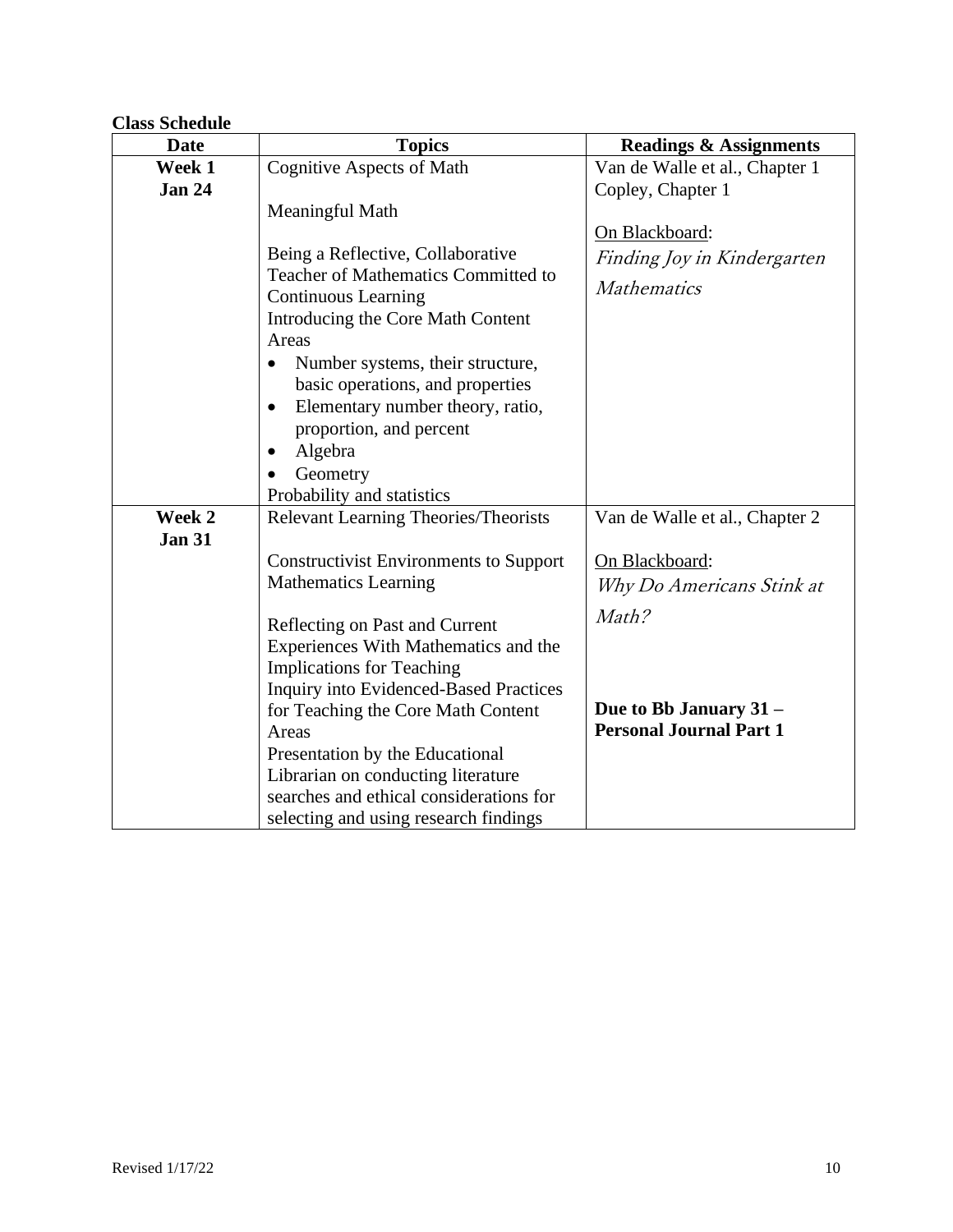| <b>Date</b>         | <b>Topics</b>                                                                                                                                                                                                                                                                                                                                                                                                                                | <b>Readings &amp; Assignments</b>                                                                                                                                                                                            |
|---------------------|----------------------------------------------------------------------------------------------------------------------------------------------------------------------------------------------------------------------------------------------------------------------------------------------------------------------------------------------------------------------------------------------------------------------------------------------|------------------------------------------------------------------------------------------------------------------------------------------------------------------------------------------------------------------------------|
| Week 3              | Mathematics Content Knowledge for                                                                                                                                                                                                                                                                                                                                                                                                            | Van de Walle et al., Chapter 3                                                                                                                                                                                               |
| Feb 7               | Teaching and Learning                                                                                                                                                                                                                                                                                                                                                                                                                        | Copley, Chapter 2                                                                                                                                                                                                            |
|                     | Mathematics Content Standards as the<br><b>Foundation for Teaching Mathematics:</b><br>Virginia's Early Learning and<br>Development Standards, Virginia<br>Standards of Learning for Mathematics,<br><b>National Mathematics Learning</b><br><b>Standards</b><br>Formal and Informal Assessment<br><b>Strategies to Describe Diverse Young</b><br>Children's Understanding of<br><b>Mathematics Concepts</b>                                 | Virginia's Early Learning and<br>Development Standards, Virginia<br>Mathematics Standards of<br>Learning, National Mathematics<br><b>Learning Standards</b><br>On Blackboard:<br><b>Implementing Portfolio</b><br>Assessment |
|                     | Analyzing and Interpreting Data to                                                                                                                                                                                                                                                                                                                                                                                                           |                                                                                                                                                                                                                              |
|                     | Inform Instruction and for Progress                                                                                                                                                                                                                                                                                                                                                                                                          |                                                                                                                                                                                                                              |
| Week 4              | Monitoring<br>Mathematics Instruction and Assessment                                                                                                                                                                                                                                                                                                                                                                                         |                                                                                                                                                                                                                              |
| <b>Feb 14</b>       |                                                                                                                                                                                                                                                                                                                                                                                                                                              | Van de Walle et al., Chapter 4<br>Copley, Chapter 3                                                                                                                                                                          |
| <b>Asynchronous</b> | to Develop the Five Processes of<br><b>Mathematical Understanding</b>                                                                                                                                                                                                                                                                                                                                                                        |                                                                                                                                                                                                                              |
|                     |                                                                                                                                                                                                                                                                                                                                                                                                                                              |                                                                                                                                                                                                                              |
| <b>Online Class</b> | Reasoning mathematically, solving<br>$\bullet$<br>problems, communicating<br>mathematics effectively, making<br>mathematical connections, and using<br>mathematical models and<br>representations at different levels of<br>complexity<br>Sequential nature and vertical<br>$\bullet$<br>progression of mathematics<br>Differentiating Instruction<br><b>Collaborating With Other Professionals</b><br>Generating Questions to Guide Inquiry |                                                                                                                                                                                                                              |
|                     | of Evidence-Based Practices                                                                                                                                                                                                                                                                                                                                                                                                                  |                                                                                                                                                                                                                              |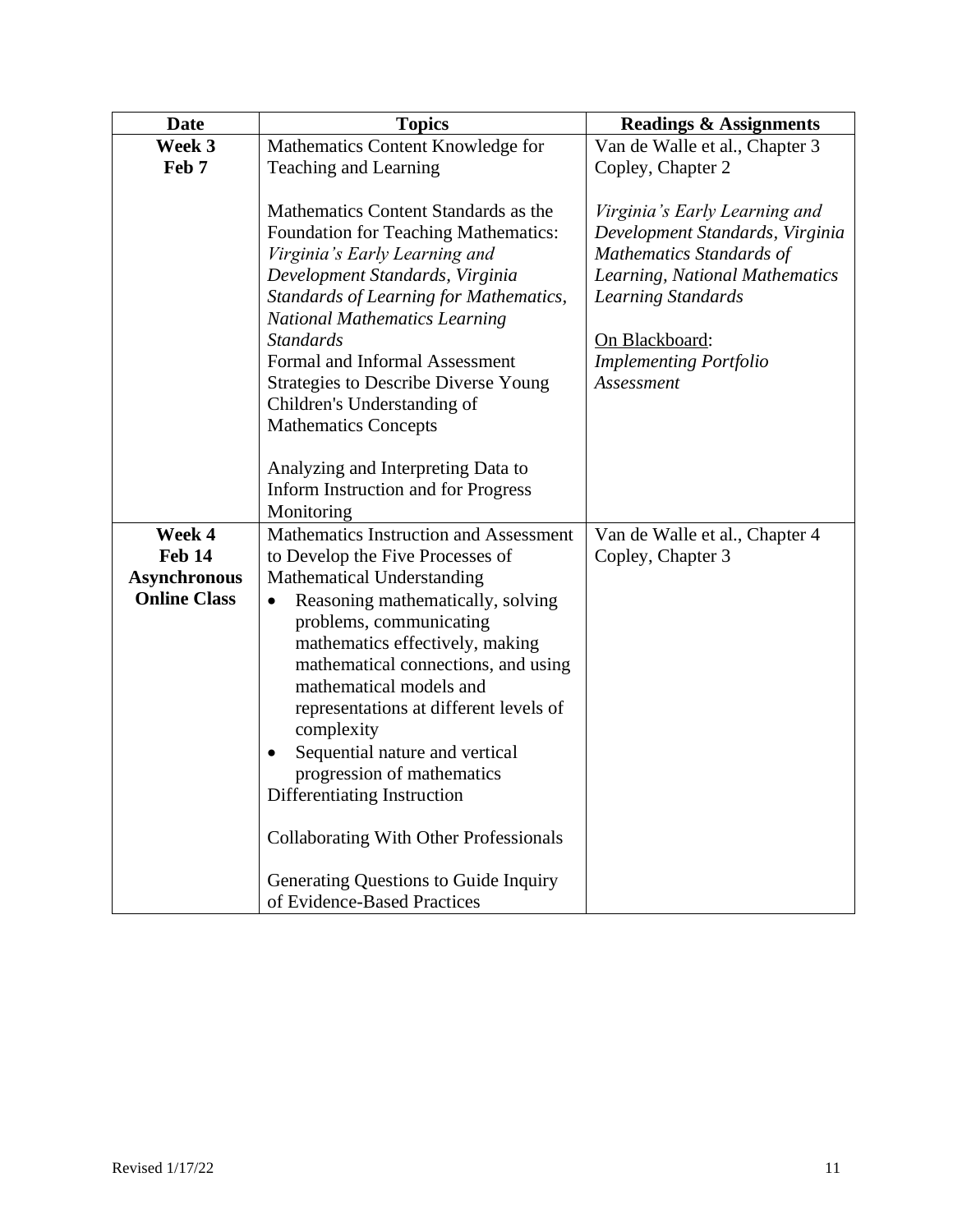| <b>Date</b>   | <b>Topics</b>                                                                      | <b>Readings &amp; Assignments</b>                     |
|---------------|------------------------------------------------------------------------------------|-------------------------------------------------------|
| Week 5        | Role of Mathematics in Culture and                                                 | Van de Walle et al., Chapters 5                       |
| <b>Feb 21</b> | Society                                                                            | & 6                                                   |
|               | Cultures and the development of<br>$\bullet$                                       |                                                       |
|               | mathematics                                                                        |                                                       |
|               | Mathematics experiences to promote<br>$\bullet$<br>equity and respond to cultural, | On Blackboard:                                        |
|               | linguistic, and ability diversity                                                  | <b>Multicultural Mathematics</b>                      |
|               | <b>Collaborating With Professional Partners</b>                                    | Instruction: Approaches and                           |
|               |                                                                                    | Resources                                             |
|               | Reading and Analyzing Research on                                                  |                                                       |
|               | <b>Evidence-Based Practices</b>                                                    |                                                       |
|               | Understanding who the participants are,                                            | Due to Bb February 21 –                               |
|               | what methods were used, and what the                                               | <b>Teaching Math Through</b>                          |
|               | results or findings mean                                                           | <b>Picture Books Poster and</b>                       |
| Week 6        | Collaborating with Families and                                                    | <b>Presentation</b><br>Van de Walle et al., Chapter 7 |
| <b>Feb 28</b> | Communities                                                                        |                                                       |
|               | Role of family and community in<br>$\bullet$                                       | On Blackboard:                                        |
|               | mathematics                                                                        | Measurement of Length: How                            |
|               | Using family and community<br>$\bullet$                                            | can We Teach It Better                                |
|               | knowledge, experience, and                                                         |                                                       |
|               | resources in planning and teaching                                                 |                                                       |
|               | mathematics                                                                        |                                                       |
|               | Analyzing and Evaluating Research on                                               |                                                       |
|               | <b>Evidence-Based Practices</b>                                                    |                                                       |
|               | Assessment and Instruction                                                         |                                                       |
|               | Measurement                                                                        |                                                       |
|               | Conservation of Number in Young                                                    |                                                       |
|               | Learners                                                                           |                                                       |
|               | Developmentally Appropriate Instruction                                            |                                                       |
|               | Mathematics Activity Share -                                                       |                                                       |
|               | <b>Measurement</b>                                                                 |                                                       |
| Week 7        | Assessment and Instruction                                                         | Van de Walle et al., Chapters 8                       |
| Mar 7         | <b>Basic facts</b><br>$\bullet$                                                    | &9                                                    |
|               | Whole number place value<br>$\bullet$                                              |                                                       |
|               | Multiple representations of<br>٠                                                   | On Blackboard:                                        |
|               | mathematical concepts and                                                          | Developing "Five-ness" in                             |
|               | procedures<br>Instructional materials,                                             | Kindergarten                                          |
|               | $\bullet$<br>manipulatives, technologies                                           |                                                       |
|               |                                                                                    |                                                       |
|               | Using Research to Make Instructional                                               |                                                       |
|               | Decisions                                                                          | Due to Bb March 7 – Research                          |
|               |                                                                                    | <b>Brief and Presentation: An</b>                     |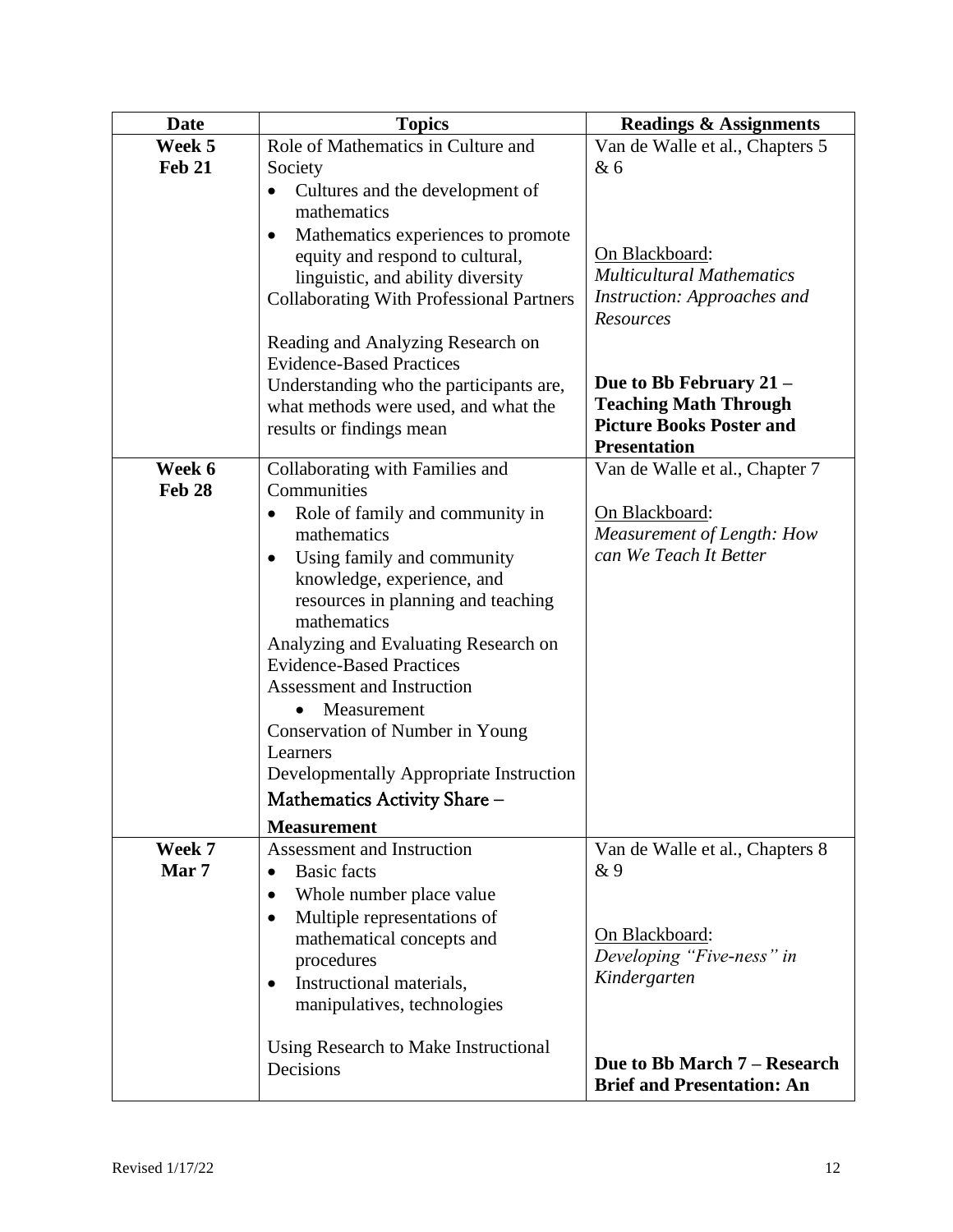| <b>Date</b>             | <b>Topics</b>                                                                                                                                                                                                                                                                                                                                                                                                                                                                      | <b>Readings &amp; Assignments</b>                                                                        |
|-------------------------|------------------------------------------------------------------------------------------------------------------------------------------------------------------------------------------------------------------------------------------------------------------------------------------------------------------------------------------------------------------------------------------------------------------------------------------------------------------------------------|----------------------------------------------------------------------------------------------------------|
|                         | Mathematics Activity Share -                                                                                                                                                                                                                                                                                                                                                                                                                                                       | <b>Inquiry into Evidence-Based</b>                                                                       |
|                         | Number Sense & Place Value                                                                                                                                                                                                                                                                                                                                                                                                                                                         | <b>Practices</b>                                                                                         |
|                         |                                                                                                                                                                                                                                                                                                                                                                                                                                                                                    |                                                                                                          |
| Mar 14                  | Spring Recess - No class                                                                                                                                                                                                                                                                                                                                                                                                                                                           |                                                                                                          |
| Week 8<br><b>Mar 21</b> | Assessment and Instruction<br>Whole number computation<br>$\bullet$<br>Elementary number theory, ratio,<br>$\bullet$<br>proportion, and percent<br>Multiple representations of<br>$\bullet$<br>mathematical concepts and<br>procedures<br>Instructional materials,<br>manipulatives, technologies<br>Planning and Preparing for Instruction,<br><b>Classroom Management, and Guiding</b><br><b>Behavior</b><br>Mathematics Activity Share -<br><b>Operations &amp; Computation</b> | Van de Walle et al., Chapters 10<br>& 11<br>Copley, Chapter 4                                            |
| Week 9<br>Mar 28        | <b>Assessment and Instruction</b><br>Patterns<br>$\bullet$                                                                                                                                                                                                                                                                                                                                                                                                                         | Copley, Chapter 7                                                                                        |
|                         | Preparing to Teach Mathematical<br>Concepts and Skills to Diverse<br>Prekindergartners                                                                                                                                                                                                                                                                                                                                                                                             | On Blackboard:<br>What Comes Next? The<br>Mathematics of Pattern in                                      |
|                         | Algebraic reasoning<br>$\bullet$<br>Multiple representations of<br>$\bullet$<br>mathematical concepts and<br>procedures<br>Instructional materials,<br>$\bullet$<br>manipulatives, technologies                                                                                                                                                                                                                                                                                    | Kindergarten<br>ALGEBRA in the Early Years?<br>Yes!<br>Due to Bb March 28 -<br><b>Mathematics Lesson</b> |
|                         | Mathematics Activity Share - Patterns<br>& Algebra                                                                                                                                                                                                                                                                                                                                                                                                                                 | <b>Implementation and</b><br><b>Reflection: Parts 1 and 2</b>                                            |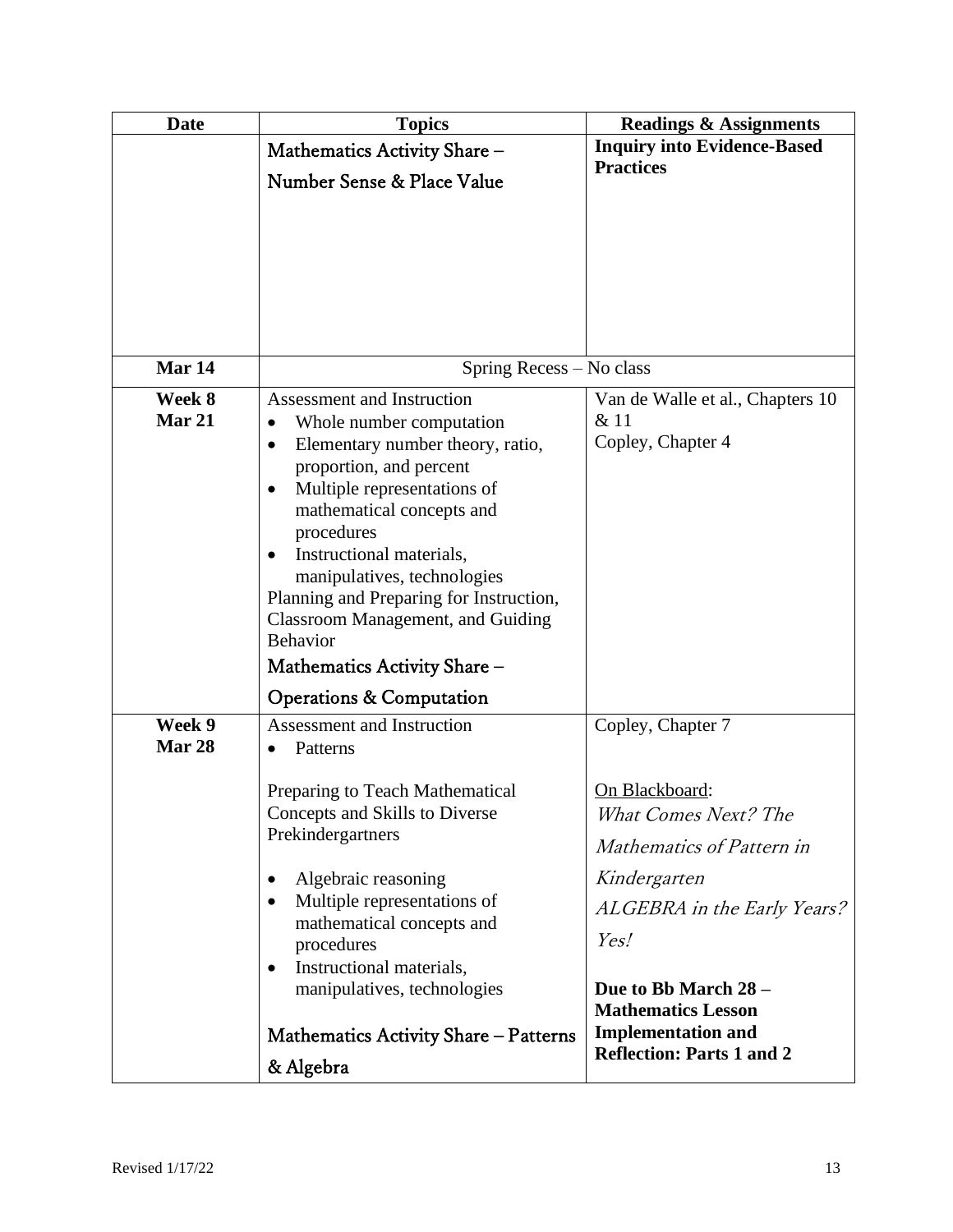| <b>Date</b>                                | <b>Topics</b>                                                                                                                                                                                                                                            | <b>Readings &amp; Assignments</b>                                              |
|--------------------------------------------|----------------------------------------------------------------------------------------------------------------------------------------------------------------------------------------------------------------------------------------------------------|--------------------------------------------------------------------------------|
| Week 10                                    | <b>Assessment and Instruction</b>                                                                                                                                                                                                                        | Van de Walle et al., Chapter 14                                                |
| Apr 4                                      | Fractions<br>$\bullet$                                                                                                                                                                                                                                   |                                                                                |
| <b>Asynchronous</b><br><b>Online Class</b> | Multiple representations of<br>$\bullet$<br>mathematical concepts and<br>procedures<br>Instructional materials,<br>٠<br>manipulatives, technologies                                                                                                      | On Blackboard:<br><b>Making Fractions Meaningful</b>                           |
| Week 11                                    | Assessment and Instruction                                                                                                                                                                                                                               | Van de Walle et al., Chapters 15                                               |
| Apr 11                                     | Geometry<br>$\bullet$<br>Multiple representations of<br>$\bullet$<br>mathematical concepts and<br>procedures<br>Instructional materials,<br>$\bullet$<br>manipulatives, technologies                                                                     | & 16<br>On Blackboard:<br><b>Blocks: Back in the Spotlight</b><br>Again        |
|                                            | Mathematics Activity Share –                                                                                                                                                                                                                             |                                                                                |
|                                            | Fractions                                                                                                                                                                                                                                                |                                                                                |
| Week 12                                    | Assessment and Instruction                                                                                                                                                                                                                               | Van de Walle et al., Chapter 17                                                |
| Apr 18                                     | Probability and statistics<br>$\bullet$<br>Multiple representations of<br>$\bullet$<br>mathematical concepts and<br>procedures<br>Instructional materials,<br>$\bullet$<br>manipulatives, technologies<br>Data analysis<br>Analyzing and Presenting Data | On Blackboard:<br>Zoos, Aquariums, and<br>Expanding Students' Data<br>Literacy |
|                                            | Mathematics Activity Share -                                                                                                                                                                                                                             |                                                                                |
|                                            | Geometry                                                                                                                                                                                                                                                 |                                                                                |
| Week 13<br>Apr 25                          | Appropriate Use of Calculators,<br>Technology, and Virtual Manipulatives                                                                                                                                                                                 | Van de Walle et al., Chapter 12<br>On Blackboard:                              |
|                                            | Reflecting on the Mathematics Lesson                                                                                                                                                                                                                     | Putting the "T" in STEM for                                                    |
|                                            | Implementation and Implications for<br>Filling the Role of Mathematics Teacher<br>for Diverse Young Learners                                                                                                                                             | the Youngest Learners                                                          |
|                                            |                                                                                                                                                                                                                                                          | Due to Bb April 25 -                                                           |
|                                            | Mathematics Activity Share – Data                                                                                                                                                                                                                        | <b>Mathematics Lesson</b><br><b>Implementation and</b>                         |
|                                            | Analysis                                                                                                                                                                                                                                                 | <b>Reflection: Part 3</b>                                                      |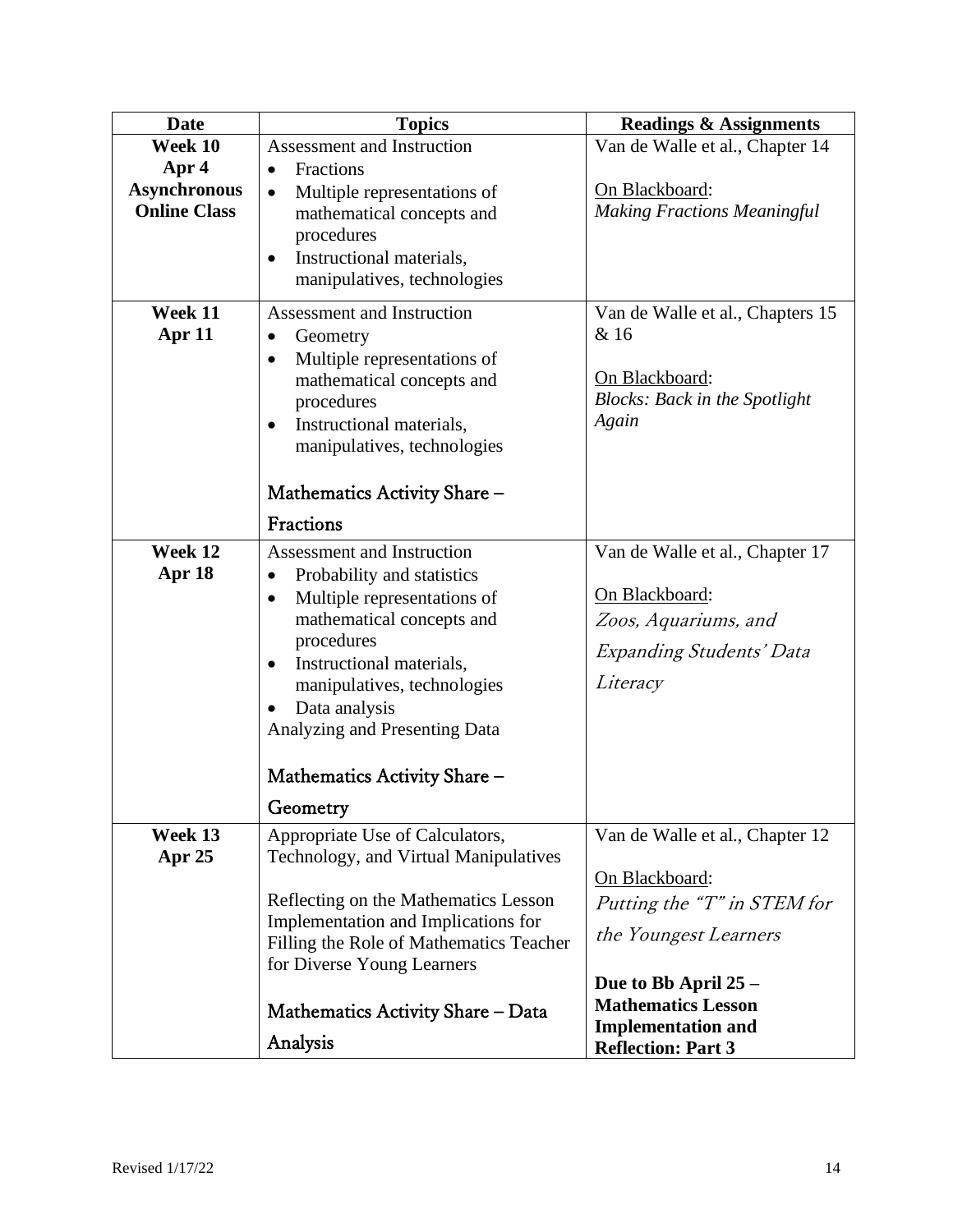| Date                | <b>Topics</b>                                                                                                                                                                                                   | <b>Readings &amp; Assignments</b>                                                   |
|---------------------|-----------------------------------------------------------------------------------------------------------------------------------------------------------------------------------------------------------------|-------------------------------------------------------------------------------------|
| Week 14<br>May 2    | <b>Strategies for Children</b><br>Becoming mathematically literate<br>Thinking critically and creatively<br>See the relationships between<br>$\bullet$<br>mathematics and other content areas<br>Course Wrap-Up | Due to Bb May 2 – Personal<br>Journal-Part 2                                        |
| <b>May 9-10</b>     | Reading Days – No class                                                                                                                                                                                         |                                                                                     |
| Week 15<br>May $16$ | Finals Week – No class                                                                                                                                                                                          | Due to Bb May 11 -<br><b>Attendance and Participation</b><br><b>Self Evaluation</b> |

Note: Faculty reserves the right to alter the schedule as necessary, with notification to students.

# **Core Values Commitment**

The College of Education and Human Development is committed to collaboration, ethical leadership, innovation, research-based practice, and social justice. Students are expected to adhere to these principles: [http://cehd.gmu.edu/values/.](http://cehd.gmu.edu/values/)

# **GMU Policies and Resources for Students**

#### *Policies*

- Students must adhere to the guidelines of the Mason Honor Code (see [https://catalog.gmu.edu/policies/honor-code-system/\)](https://catalog.gmu.edu/policies/honor-code-system/).
- Students must follow the university policy for Responsible Use of Computing (see [https://universitypolicy.gmu.edu/policies/responsible-use-of-computing/\)](https://universitypolicy.gmu.edu/policies/responsible-use-of-computing/).
- Students are responsible for the content of university communications sent to their Mason email account and are required to activate their account and check it regularly. All communication from the university, college, school, and program will be sent to students **solely** through their Mason email account.
- Students with disabilities who seek accommodations in a course must be registered with George Mason University Disability Services. Approved accommodations will begin at the time the written letter from Disability Services is received by the instructor (see [http://ds.gmu.edu/\)](http://ds.gmu.edu/).
- Students must follow the university policy stating that all sound emitting devices shall be silenced during class unless otherwise authorized by the instructor.

# *Campus Resources*

- Support for submission of assignments to VIA should be directed to [viahelp@gmu.edu](mailto:viahelp@gmu.edu) or [https://cehd.gmu.edu/aero/assessments.](https://cehd.gmu.edu/aero/assessments) Questions or concerns regarding use of Blackboard should be directed to [https://its.gmu.edu/knowledge-base/blackboard](https://its.gmu.edu/knowledge-base/blackboard-instructional-technology-support-for-students/)[instructional-technology-support-for-students/.](https://its.gmu.edu/knowledge-base/blackboard-instructional-technology-support-for-students/)
- For information on student support resources on campus, see [https://ctfe.gmu.edu/teaching/student-support-resources-on-campus.](https://ctfe.gmu.edu/teaching/student-support-resources-on-campus)